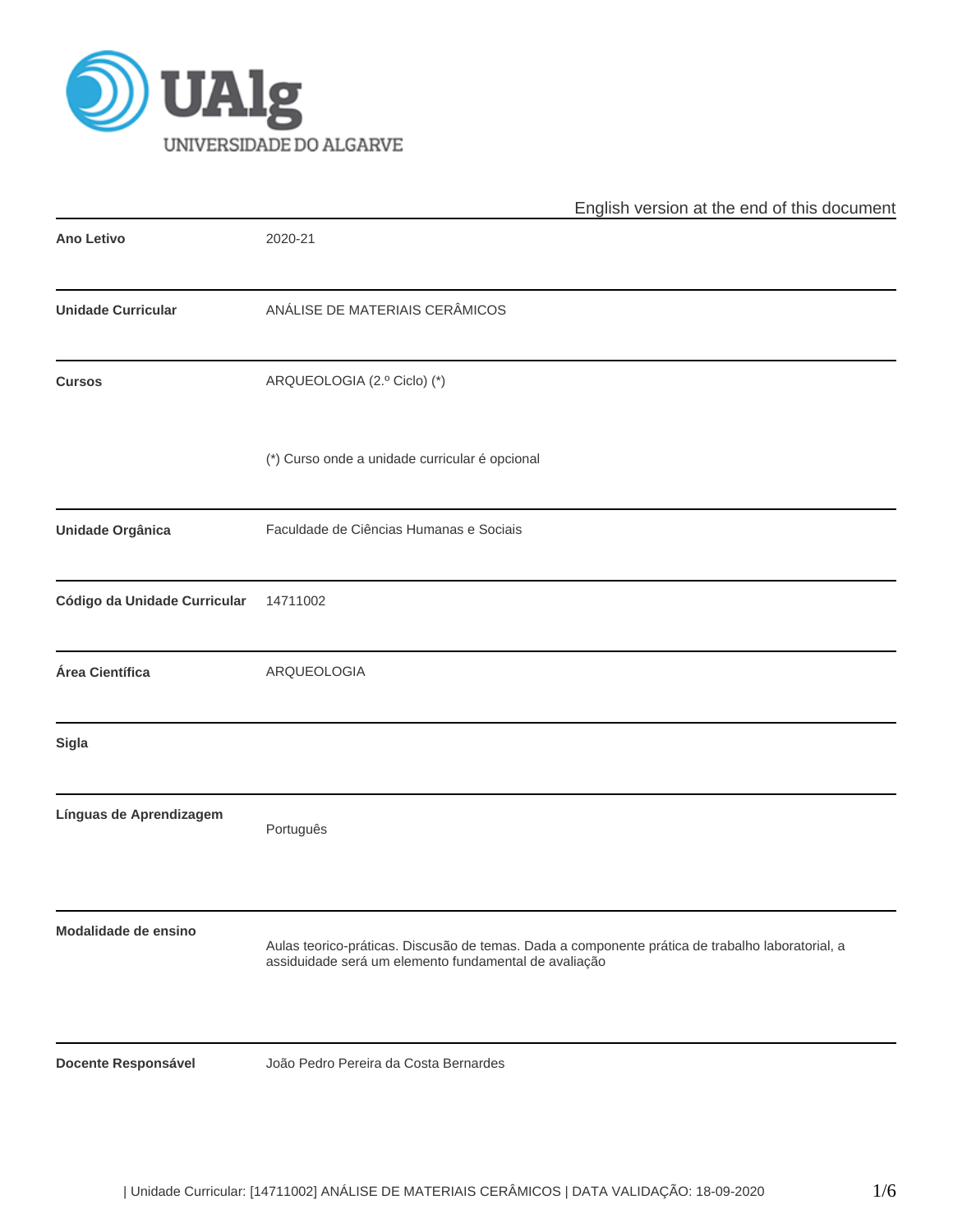

| <b>I DOCENTE</b>                      | <b>TIPO DE AULA</b> | <b>TURMAS</b> | <b>TOTAL HORAS DE CONTACTO (*)</b> |
|---------------------------------------|---------------------|---------------|------------------------------------|
| João Pedro Pereira da Costa Bernardes | ח דר                | S1: OT1       | 39S:                               |

\* Para turmas lecionadas conjuntamente, apenas é contabilizada a carga horária de uma delas.

| <b>ANC</b> | <b>PERIODO DE FUNCIONAMENTO*</b> | <b>HORAS DE CONTACTO</b> | I HORAS TOTAIS DE TRABALHO | <b>ECTS</b> |
|------------|----------------------------------|--------------------------|----------------------------|-------------|
| $-40$      | ا ب                              | 39S: 5OT                 | 280                        |             |

\* A-Anual;S-Semestral;Q-Quadrimestral;T-Trimestral

#### **Precedências**

Sem precedências

# **Conhecimentos Prévios recomendados**

n/a

### **Objetivos de aprendizagem (conhecimentos, aptidões e competências)**

Pretende-se introduzir ao aluno nas metodologias de análise e estudo dos materiais cerâmicos. É objetivo desta unidade curricular que o aluno apreenda a observar o objecto cerâmico desde uma perspectiva plurifacetada de modo a compreender tanto a informação intrínseca oferecida pelo próprio objecto como extrínseca e contextual. A partir da observação, o aluno apreenderá o processo básico de investigação faseado em três patamares: descrição sistemática (metodologia descritiva), análise da informação obtida (metodologia analítica) e interpretação da informação. Terá um papel de destaque o estudo das disciplinas científicas complementares que auxiliam na análise da informação contida no objecto. Pretende-se que o aluno adquira os instrumentos metodológicos imprescindíveis para uma reflexão crítica sobre os processos de fabricação, distribuição e comércio, consumo e apropriação vivencial e simbólica dos materiais cerâmicos.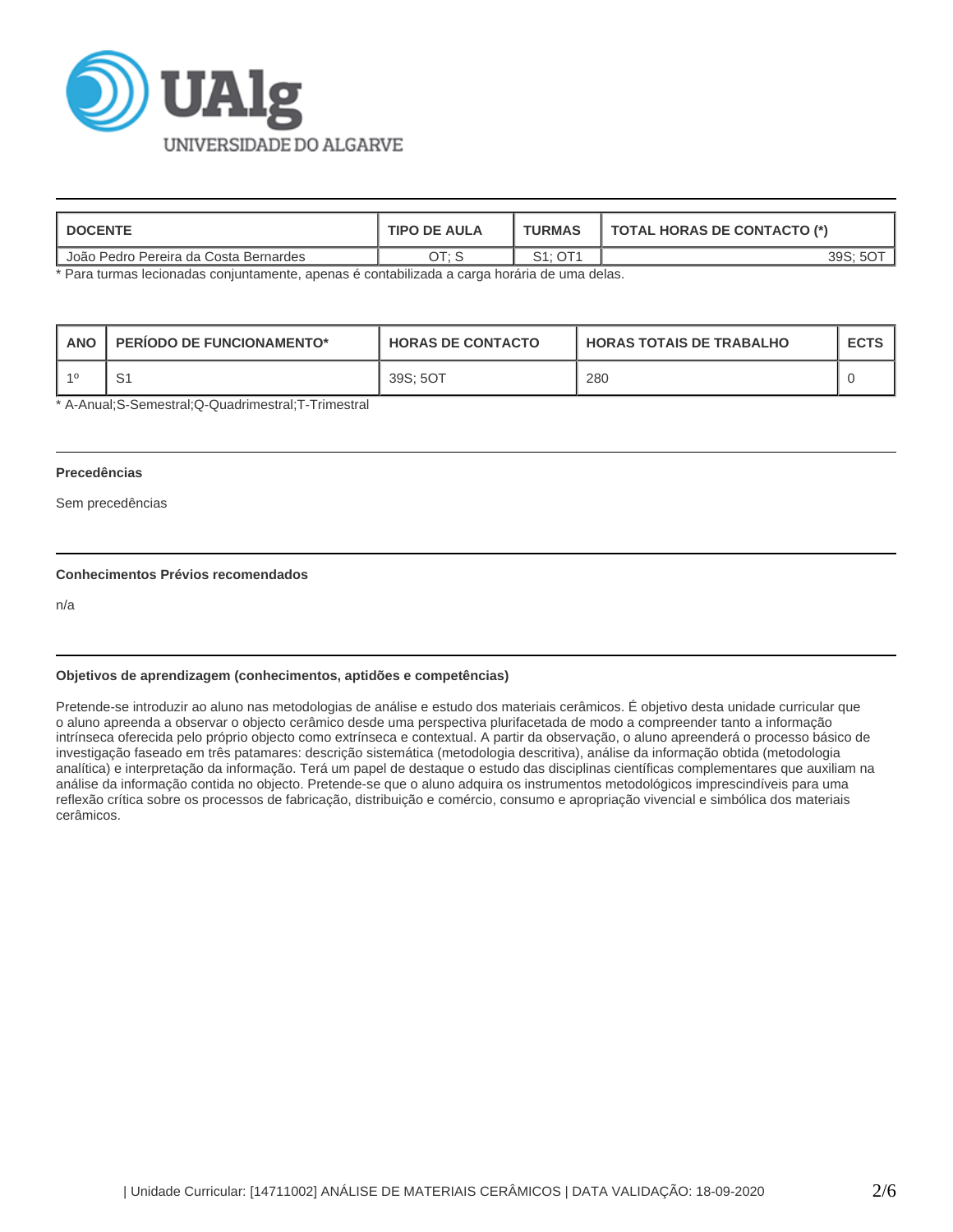

## **Conteúdos programáticos**

- 1. A cerâmica como fonte de investigação e fontes de investigação para a cerâmica
- 2. A cerâmica e os seus processos de fabrico
- 2.1 Matérias-primas: pastas e elementos não plásticos
- 2.2 Fabricos e técnicas de manufactura
- 2.3 Técnicas de acabamento e tratamento de superfícies
- 2.4 Cozedura
- 2.5 Ornamentação e elementos rituais e simbólicos
- 3. A cerâmica como objecto arqueológico: recolha e processo de tratamento laboratorial
- 4. A descrição dos materiais cerâmicos
- 3.1 Registro descritivo macroscópico
- 3.2 Caracterização petrográfica e química. Arqueometria
- 5. A reconstrução teórica do registo cerâmico: as tipologias
- 6. Análise estatística e quantitativa
- 7. Análise comparativa e os estudos etnoarqueológicos
- 8. A interpretação: produção, distribuição, comércio, consumo, uso, apropriação e vivência.

## **Metodologias de ensino (avaliação incluída)**

As aulas teórico-práticas servem de base para o exercício prático da análise de materiais cerâmicos concretos. Estas práticas laboratoriais acompanhadas terão, preferencialmente, como objecto do trabalho materiais relacionados com o tema escolhido pelo aluno para a dissertação de mestrado. A avaliação tem em conta a participação ativa e informada dos estudantes ao longo das aulas (30%) e a apresentação final do trabalho sobre o estudo daqueles materiais cerâmicos (70%).

## **Bibliografia principal**

ARNOLD, D.E. - Ceramic theory and cultural process . Cambridge: Cambridge University Press, 1985.

CAMPOS, Teresa - Normas de Inventário. Cerâmica. Cerâmica de revestimento . Lisboa: Instituto Português de Museus, 1999.

CRUZ, Maria das Dores & CORREIA, Virgílio Hipólito - Normas de inventário. Cerâmica Utilitária. Arqueologia. [Lisboa]: Instituto dos Museus e da Conservação, 2007.

GARCÍA HERAS, Manuel; OLAETXEA, Carlos - Métodos y análisis para la caracterización de cerámicas arqueológicas. Estado actual de la investigación en España. Archivo Español de Arqueología . Madrid: CSIC. Nº 65 (1992) 263-289.

ORTON, C.; TYERS, P.; VINCE, A. - Pottery in Archaeology . 3ª ed., Cambridge University Press, 1999 [Trad. cast.: La cerámica en arqueología , Barcelona: Crítica, 1997].

RICE, Prudence M. - Pottery analysis. A sourcebook . Chicago: University of Chicago Press, 1987.

SHEPARD, A.O. - Ceramics for the archaeologist. Washington: Carnegie Institution of Washington, 1956.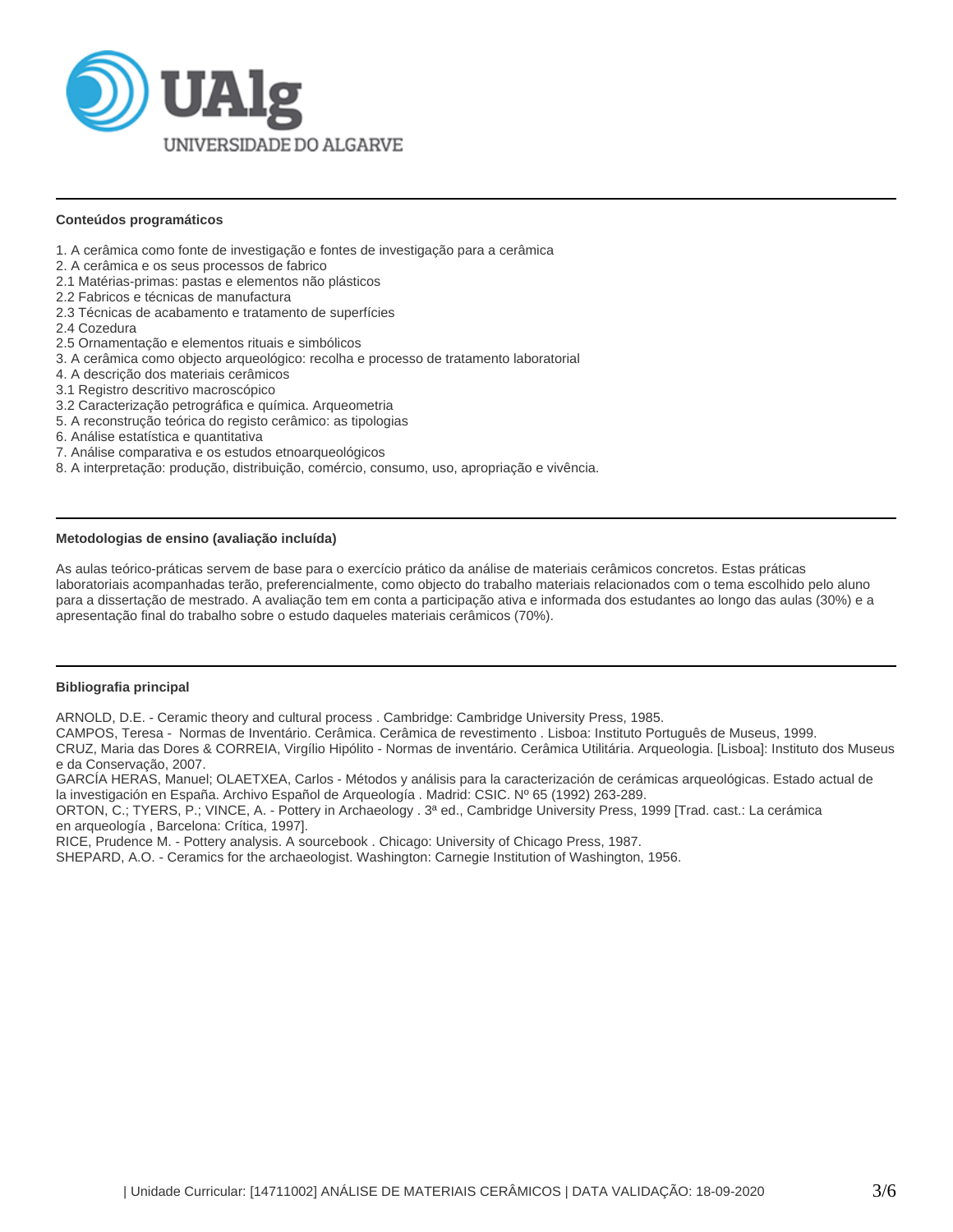

| <b>Academic Year</b>                  | 2020-21                                           |             |                |           |  |  |
|---------------------------------------|---------------------------------------------------|-------------|----------------|-----------|--|--|
| <b>Course unit</b>                    | CERAMIC MATERIAL ANALYSIS                         |             |                |           |  |  |
| <b>Courses</b>                        | ARCHAEOLOGY (*)                                   |             |                |           |  |  |
|                                       | (*) Optional course unit for this course          |             |                |           |  |  |
| <b>Faculty / School</b>               | FACULTY OF HUMAN AND SOCIAL SCIENCES              |             |                |           |  |  |
| <b>Main Scientific Area</b>           | ARQUEOLOGIA                                       |             |                |           |  |  |
| Acronym                               |                                                   |             |                |           |  |  |
| Language of instruction               | Portuguese                                        |             |                |           |  |  |
| <b>Teaching/Learning modality</b>     | Theoretica-pratical classes. Discussion of themes |             |                |           |  |  |
| <b>Coordinating teacher</b>           | João Pedro Pereira da Costa Bernardes             |             |                |           |  |  |
| <b>Teaching staff</b>                 |                                                   | <b>Type</b> | <b>Classes</b> | Hours (*) |  |  |
| João Pedro Pereira da Costa Bernardes |                                                   | OT; S       | S1; OT1        | 39S; 5OT  |  |  |

\* For classes taught jointly, it is only accounted the workload of one.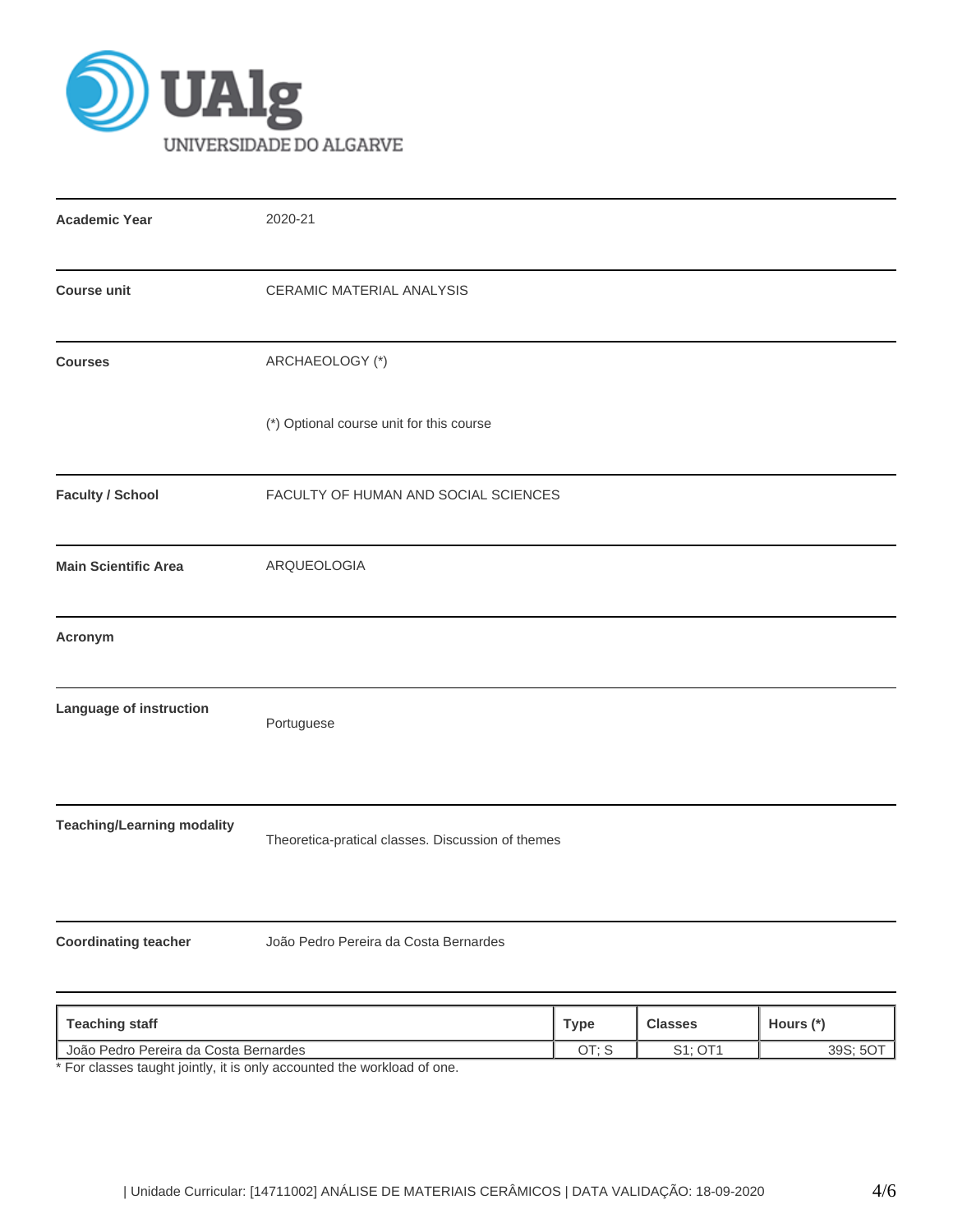

#### **Contact hours**

|                                                                                                                                                    |    |  |  |  |    |  |  | ⊤otal |
|----------------------------------------------------------------------------------------------------------------------------------------------------|----|--|--|--|----|--|--|-------|
|                                                                                                                                                    | IЮ |  |  |  | НΟ |  |  | 280   |
| Theoretical: TP - Theoretical and practical: PL - Practical and laboratorial: TC - Field Work: S - Seminar: E - Training: OT - Tutorial: O - Other |    |  |  |  |    |  |  |       |

### **Pre-requisites**

no pre-requisites

# **Prior knowledge and skills**

n/a

# **The students intended learning outcomes (knowledge, skills and competences)**

It is intended to introduce students to the methodologies of analysis and study of ceramic materials. It is the objective of this curricular unit that students learn to observe the ceramic object from a multiple perspective in order to understand both the intrinsic information offered by the object itself and the extrinsic and contextual information. From the observation, the student will apprehend the basic process of investigation staged in three levels: systematic description (descriptive methodology), analysis of the information obtained (analytical methodology) and interpretation of information. The study of the complementary scientific disciplines that help in the analysis of the information contained in the object will have a prominent role. It is intended that the student acquire the methodological instruments essential for a critical reflection on the processes of manufacturing, distribution and trade, consumption and experiential of ceramic materials.

### **Syllabus**

- 1. Ceramics as a source of research and research sources for ceramics
- 2. Ceramics and their manufacturing processes
- 2.1 Raw materials: clay and non-plastic elements
- 2.2 Fabrication and manufacturing techniques
- 2.3 Finishing and surface finishing techniques
- 2.4 Firing
- 2.5 Ornamentation and ritual and symbolic elements
- 3. Ceramics as an archaeological object: collection and process of laboratory treatment
- 4. The description of ceramic materials
- 3.1 Descriptive macroscopic record
- 3.2 Petrographic and chemical characterization. Archaeometry
- 5. The theoretical reconstruction of the ceramics: the typologies
- 6. Statistical and quantitative analysis
- 7. Comparative analysis and ethnoarchaeological studies
- 8. The interpretation: production, distribution, commerce, consumption, use, appropriation and experience.